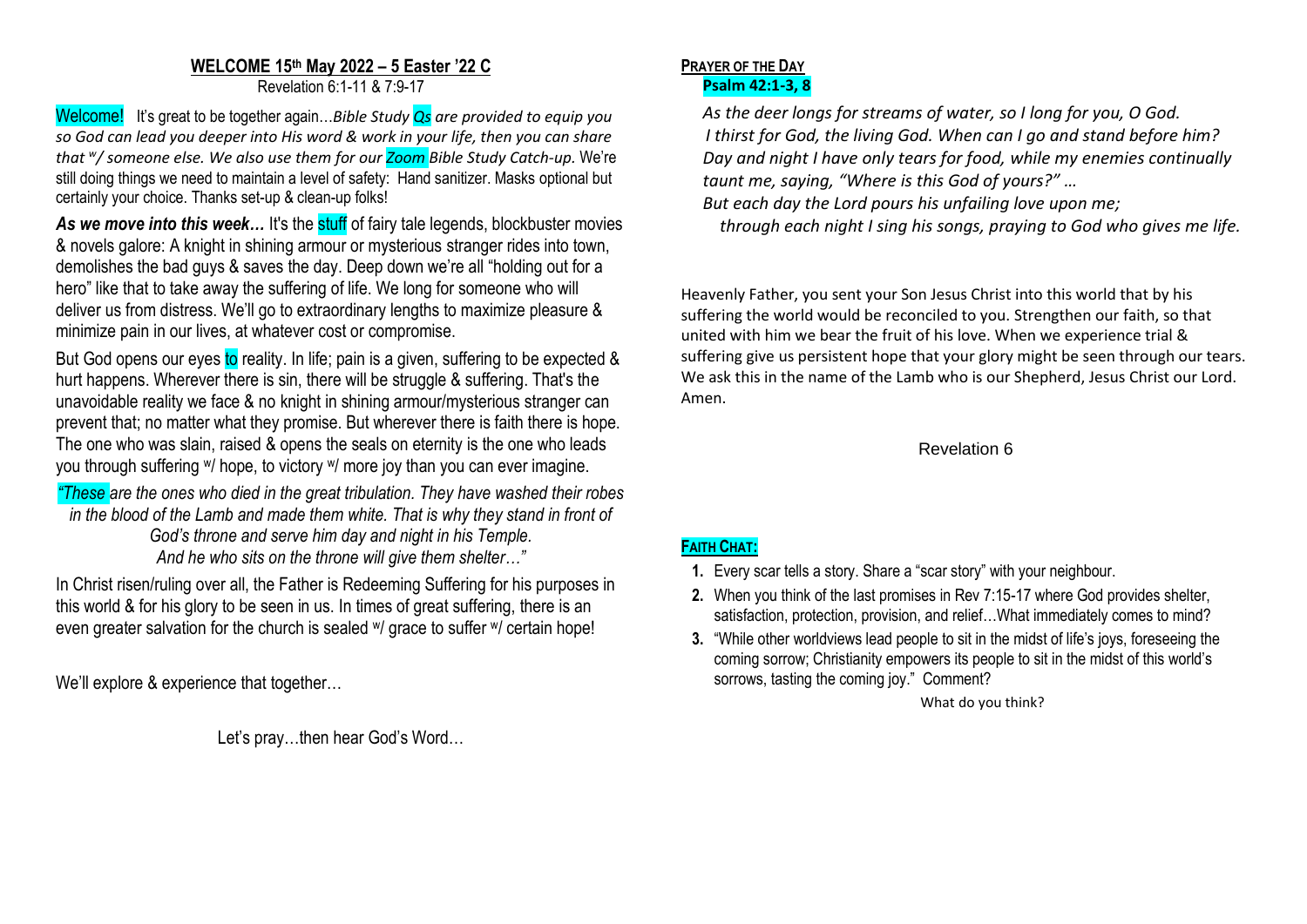## **5 EASTER '22 C – IN CHRIST'S HANDS: UNVEILING THE NEW REALITY – REDEEMING SUFFERING**

One of the dirtiest tricks we play on ourselves as followers of Jesus…& allow others to play too… is to carry on the myth that our earliest disciple ancestors…the 1<sup>st</sup> cent saints... were always "saintly." We kid ourselves into believing they always wore a sort of "holy smile," never had a cross word or raised voice or hair out of place until they were martyred singing *A Mighty Fortress*…

Think about it…Paul/Silas sang the prison doors open. James says *"consider it joy"* when you have trials. "Nothing can separate us...!" Paul shouts...but <sup>b</sup>/4 тноsе words were written Paul told the Corinthians: *"We do not want you to be ignorant, brothers & sisters, of the affliction we experienced in Asia. We were so utterly, unbearably crushed we despaired of life itself. In fact, we expected to die…" – 2 Cor 1:8-9a* I am not alone in this room being able to know seasons in life where life demanded more of me than I had …when I was near paralyzed by grief or anger or fear…the elephant I was facing could not be eaten 1 bite at a time no matter how many bites you gave me. Even Paul says, "My soul hit rock bottom…then the bottom fell out. Dying woulda been an improvement." There is no triumphal chest thumpin' phony "name it & claim it" here…just the reality of pain in the apostle's life/circumstances. Every scar tells a story….yours, mine, Paul's *AND* those we see in John's Revelation of Jesus to the church…

The heavenly praise of the previous chapter gives way in Rev 6 & 7 to ominous threatening scenes emerging from the heavenly realm. *Like I say every week…*do *NOT* try to dissect & tease out allegorical this-means-that <sup>w</sup>/ every image or sentence of Revelation…stay in the big picture…John writes to real people facing real danger & real threats to their lives & their faith…compromise, complacency, apathy, boredom, frustration fear antagonism...JUST. LIKE. US. & persecution we can't fathom…So…what's going on?

The 4 horsemen initiate threats of conquest, violence, economic insecurity, & death. Sound familiar? The horsemen reveal real threats. Real for people in the 1<sup>st</sup> cent & real right now. What Jesus shows John is intended to strip away all earthly pretensions of security & expose the deep uncertainties in every human heart. Throughout the chapter itself, the threats intensify until in *6:15ff - Then everyone—the kings of the earth, the rulers, the generals, the wealthy, the powerful, & every slave & free person—all hid themselves in the caves & among the rocks of the mountains. They cried to the mountains & the rocks, "Fall on us & hide us…For the great day of their wrath has come, & who is able to stand?"* Sometimes fear just makes you stay in bed.

But how are the horsemen/wrath unleashed? As the Lamb opens the seals on the scroll he has received from the Father's right hand. Wait…the Lamb/Jesus permits evil a place in God's good world? What? That can't be…can it?

Remember what we noted when we started Rev - 2 themes uphold all John records: 1) God is still on his throne. God's sovereignty has not, does not, will not waiver. All things exist & have their being under God's dominion…even evil. Evil is not unrestrained in this world. It may feel like it look like it…it is not. Even here there are clear limits on what is allowed of the horsemen. They are not permitted free rein. The gospels show Jesus' ultimate rule over the forces of evil…he casts out demons …rebukes chaos…stands over those who would destroy him & refuses to even answer their charges all the while declaring if it were God's plan *"more than 12 legions of angels"* would lay waste to then. In his vision John sees the horsemen as the winnowing disciplining work of the Father released on the evil present & raging in this world. Evil will perish…destroyed in part by being used against itself. And the very worst that evil can accomplish…the slaughter of God's One & Only Son has already been undone – overthrown once for all forever by the resurrection.

2) The love & work of Jesus Christ endures for you for God's purpose here. Nothing can take that gift from you…All God's promises are "yes" for you in Christ. Every blessing in heaven is yours because you are united by baptism into Jesus Christ. Those are the 2 rock-solid pillars reaffirmed throughout John's vision. Every chapter.

And as the 5th seal opens the faithful *"martyred for the word of God & for being faithful in their testimony"* stand before the Father to ask…*"How long?"* How long before you right all the wrongs carried out against your good creation & your faithful people? How long before you balance the scales that have tipped against all who are called by your name? I'm going out on a limb & assume you've asked that question…? But rather than the back of God's hand like you might have given your child the  $5<sup>th</sup>$  time they asked "are we there yet?" God provides garments of righteousness & rest…like in Jesus' parable the robe was wedding attire. While they wait in rest & repose, free from the struggles & strife of this world they're being prepared for the coming feast – dressed for the wedding supper of the Lamb to his bride the church.

We might expect the final threatening vision to occur at this point, but it doesn't. Instead, the threats are halted so a promise can be given in Rev 7. John sees who can stand: those who have been redeemed by the Lamb. *After this I saw a vast crowd, too great to count, from every nation & tribe & people & language, standing in front of the throne & before the Lamb. "These are the ones who died in the great tribulation. They have washed their robes in the blood of the Lamb & made them white. That is why they stand in front of God's throne & serve him day & night in his Temple. He who sits on the throne will give them shelter. They will never again be hungry or thirsty; they will never be scorched by the heat of the sun. For the Lamb on the thronewill be their Shepherd. He will lead them to springs of life-giving water. And God will wipe every tear from their eyes."*